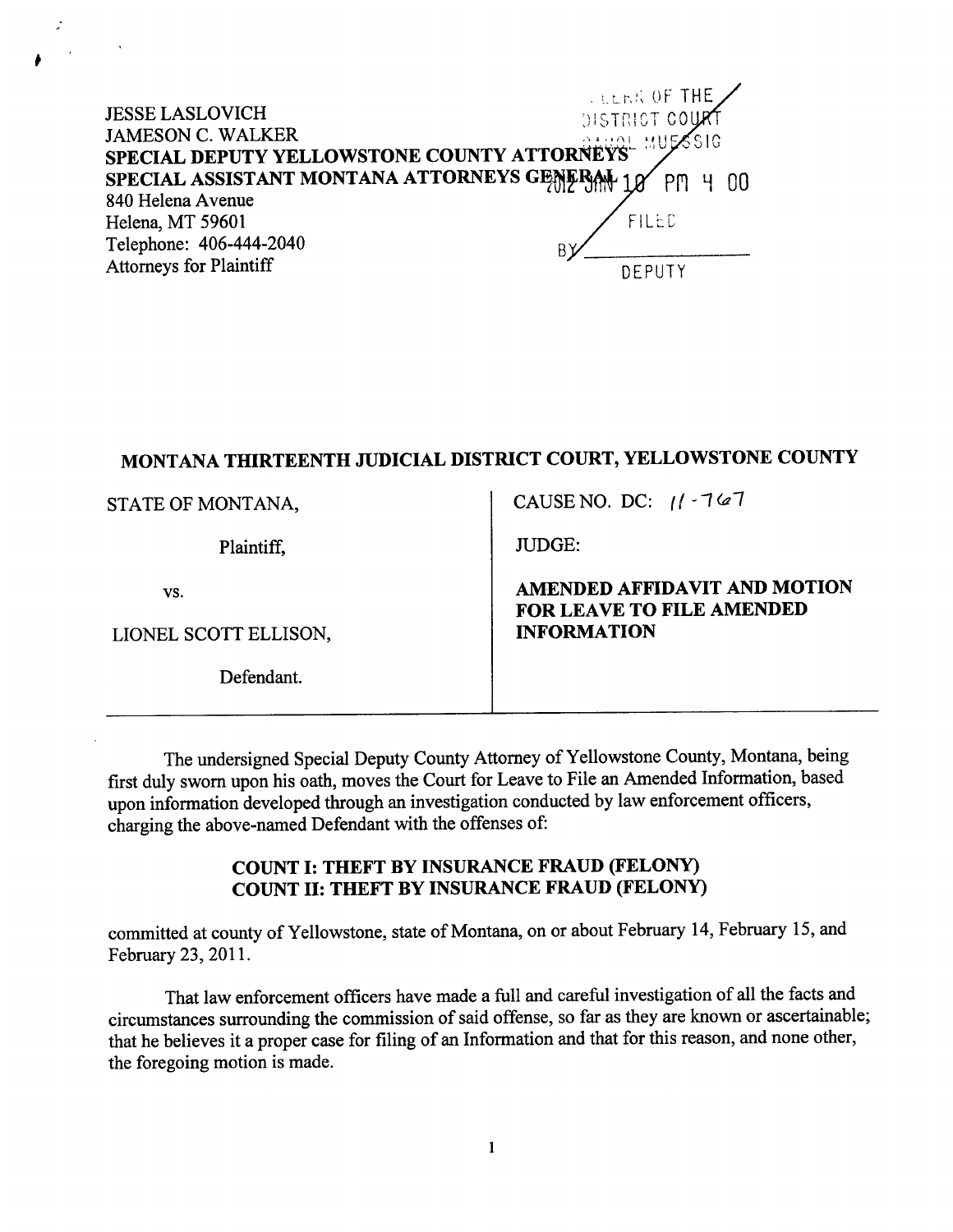The Court is informed that the Yellowstone County Sheriff's Office (YCSO) and Office of the Commissioner of Securities and Insurance, Montana State Auditor's (CSD investigation revealed the following:

 $\mathcal{L}$ 

 $\chi^2$  and

 $\sim 100$ 

On February 14,2011, LIONEL SCOTT ELLISON, the Defendant herein, informed his insurance agent that his Ballantine, Montana, house had been vandalized. The Defendant stated that vandals wrote graffrti, plugged the upstairs sinks, and left the water running, causing the alleged damage. Defendant and the insurance agent then called Travelers Insurance (Travelers), the insurance company with which Defendant had a homeowner's policy. During this call, Defendant again stated that vandals had plugged the kitchen sink and master bathroom sink, causing water damage to the house.

On February 15,2011, Defendant met with a representative from Travelers to inspect the damage. YSCO Deputy John Smith also arrived at the scene, responding to the theff/vandalism claim made by Defendant. The parties inspected the damage to the interior of the house. Defendant again explained that vandals plugged upstairs sinks, causing the water damage. However, the representative from Travelers and Deputy Smith did not find water damage in the upstairs of the house. What they did find, however, was water damage in the downstairs of the house. Specifically, the representative from Travelers noted a broken water pipe, which froze and burst. This appeared to be the cause of the water damage and not the alleged vandalism.

As part of Defendant's vandalism claim, he pointed out graffiti left on the walls of the home. Specifically, the Defendant noted one piece of graffiti which appeared to be a signature by the vandal. Defendant explained that this was likely signed his former tenant, who likely left the vandalism.

On February 23,2011, Defendant gave pictures to his insurance agent. These pictures were taken by Defendant and documented the damage to his house. The pictures were time and date stamped, all of which were taken on February 13,2011. This was the day Defendant claimed he discovered the damage. Defendant explained the alleged vandalism in each photograph to his insurance agent. Again, Defendant stated that vandals caused the water damage by plugging the upstairs sinks.

The February 13,2011, photographs illustrate that Defendant staged the vandalism and no damage occurred from the plugged sinks. Not only do the photographs fail to prove that any water damage resulted from plugged sinks, but they also show that Defendant himself wrote the graffrti. The time-stamped photographs taken by Defendant demonstrated no graffiti in one portion of the house; however, a photograph taken by the Defendant minutes later showed new graffiti written on the walls.

On March 4,2011, Detective Shane Bancroft obtained a search warrant for Defendant's residence. On March 9,2011, Detective Bancroft and a plumber in the Billings area inspected the damage to the house. The plumber found that the damage to the house was the result of a broken pipe in the basement. He additionally found no indication of overflowing water in the upstairs of the house. The Plumber further opined that it would have been impossible for the upstairs sinks to have been plugged, as the pipe would not have broken if water was running through the sinks. He further